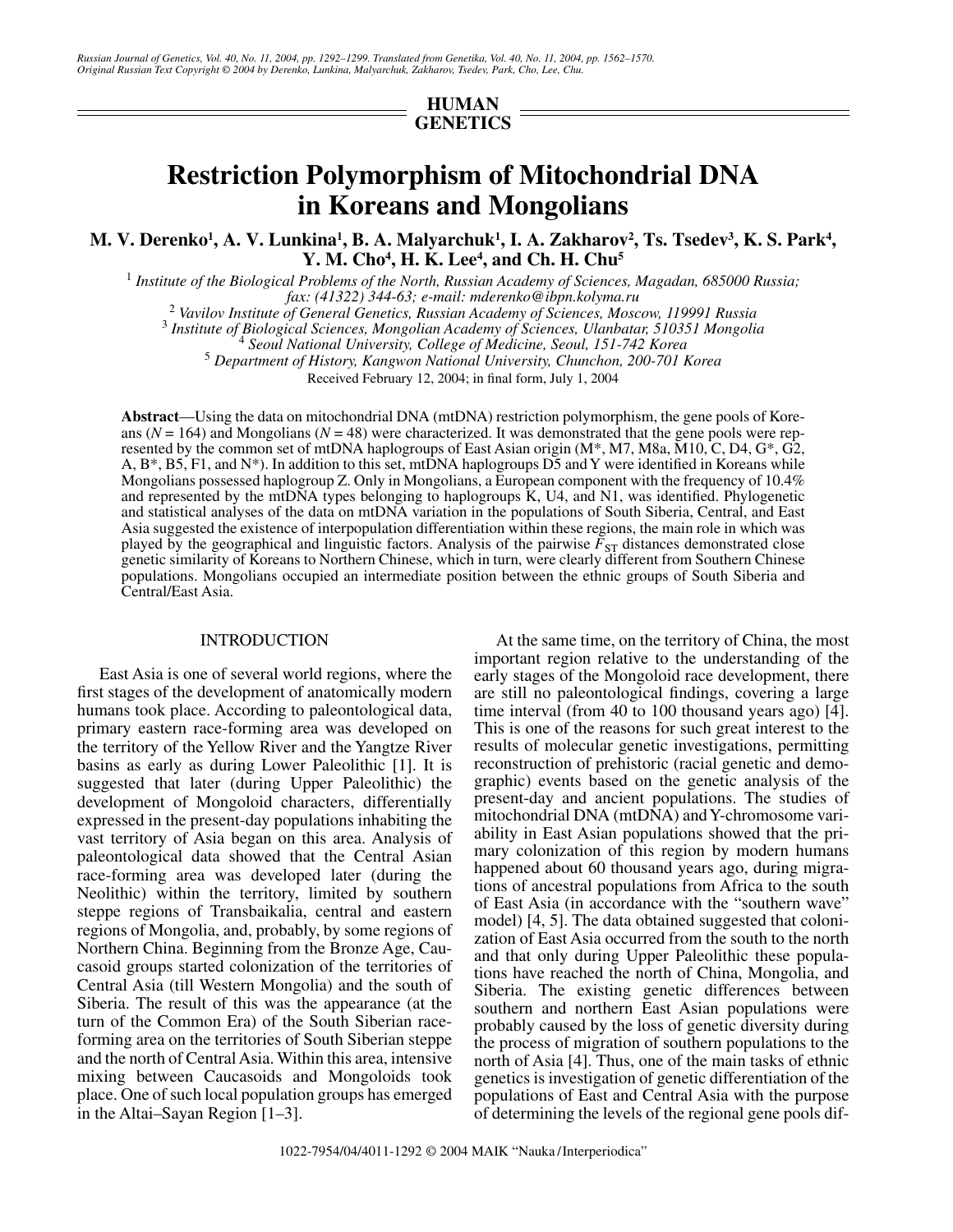ferentiation. In future, this will enable localization of the areas of the formation of long-term genetic diversity, corresponding to different stages of East Asian population differentiation. Also, it will be possible to reconstruct the main stages in colonization of Central and Northern Asia.

The data on the mtDNA variation in the populations of China suggest the existence of genetic differentiation between the northern and southern Chinese populations. Southern and southeastern Chinese populations demonstrate higher diversity of the mtDNA types compared to the populations of Central, East, and Northeast China. The age of a number of mtDNA haplogroups described in the populations of China is estimated as more than 50 000 years, confirming the hypothesis on the colonization of the territory of China about 60 000 years ago [6].

At the same time, many populations of East and Central Asia, for example, Koreans and Mongolians, remain poorly studied in respect of the mtDNA markers distribution. Investigation of classical genetic markers showed that Koreans displayed maximum genetic similarity to Mongolians [7, 8]. On the contrary, the data on mtDNA variation pointed to genetic closeness of Koreans to Chinese and Japanese [9, 10]. Recent studies of the Y-chromosome markers polymorphism showed that the gene pool of Koreans contained the lineages prevalent both in Northeast and Southeast Asia. Moreover, relative to the male gene pool structure, Koreans displayed maximum genetic similarity to Manchurians, Southern Chinese from the province of Yunnan, and Vietnamese [11]. It can be thus suggested that the population of Korea was formed as a result of multiple migration events with the substantial genetic contribution from the northern Asian groups, and also from the populations inhabiting the south and north of China [11, 12]. It is also suggested that the ancestors of Koreans could have common origin with the ethnic groups of Northeast Asia, which inhabited vast territories of the Altai–Sayan and Baikal regions of Southeast Siberia [13].

Mongolians inhabit the territories proposed to represent the origin of Central Asian anthropological type, prevalent in addition to Mongols, among the majority of South and East Siberian ethnic populations [3]. Investigations of the mtDNA variation revealed higher level of the mitochondrial gene pool diversity in the populations of Mongolia compared to the populations of Siberia and Southeast Asia [14]. In the meantime, the data on biochemical markers and nuclear loci variation along with those on the polymorphism of the main noncoding region of mtDNA, point to an extremely low level of genetic differentiation characteristic of Mongolian populations [14–16]. The low level of interpopulation differentiation in Mongolians can be probably explained by specific features of their economic and cultural life style, and also by active integration and assimilation processes, which accompanied the forma-

tion of the Mongolian ethnic groups. Archaeological and anthropological data suggest that the territory of Mongolia could have been already colonized during Upper Paleolithic. These data also point to the succession of archaeological cultures observed within this region till the early Middle Ages [3, 5]. Mongolian population was formed under the influence of different groups (Hunnu, Syanbi, Jujan, Uighurs, Kidans, etc.), ethnolinguistic and anthropological affiliation of which still remains controversial. For instance, recent investigations of skeletal remains from the necropolis in the Egyin Gol Valley (Northern Mongolia) showed that the population of Xiongnu period (3rd century B.P.–2nd century A.D.) was characterized by mixed anthropological composition, since 11% of the mitochondrial lineages, identified in the study cited, belonged to western Eurasian mtDNA haplogroups [17]. Their genetic succession, however, cannot be established due to the lack of data on mtDNA polymorphism among the ancient and present-day population of Mongolia and adjacent territories.

The present study, thereby, was focused on the analysis of the structure and diversity of the mitochondrial gene pools of Mongolians and Koreans, as well as on the evaluation of the population differentiation patterns of the ethnic populations from South Siberia, Central, and East Asia.

## MATERIALS AND METHODS

The sample of Mongolians (48 individuals) was formed from the inhabitants of different aimaks of Mongolia. The sample of Koreans (164 individuals) was comprised of the inhabitants of different provinces of Korea. Only individuals who were apparently unrelated at least for three generations participated in the study. Genomic DNA used as the study material was isolated from the biological tissue samples (blood and hair bulbs) using standard techniques [18].

Screening for polymorphic sites determining the main haplogroups of mtDNA types prevalent in the populations of Eurasia (Table 1) was conducted using restriction endonuclease analysis of mtDNA fragments amplified in polymerase chain reaction with the primers suggested in [19, 20]. Restriction fragments were fractionated by electrophoresis in 8% polyacrylamide gels. Gels were stained with ethidium bromide and DNA fragments were visualized in the UV light.

Polymorphism was scored by the presence (+) or absence (–) of the restriction endonuclease recognition sites. The mtDNA types were identified in accordance with the existing classification of the haplogroups of mtDNA types in the populations of Eurasia [6, 10, 21, 22]. Haplogroups and subhaplogroups of mtDNA types are defined as monophyletic clusters marked by certain polymorphism variants (Table 1). In accordance with the classification, mtDNA haplogroups are denoted by single Roman letters (excluding haplogroup HV), and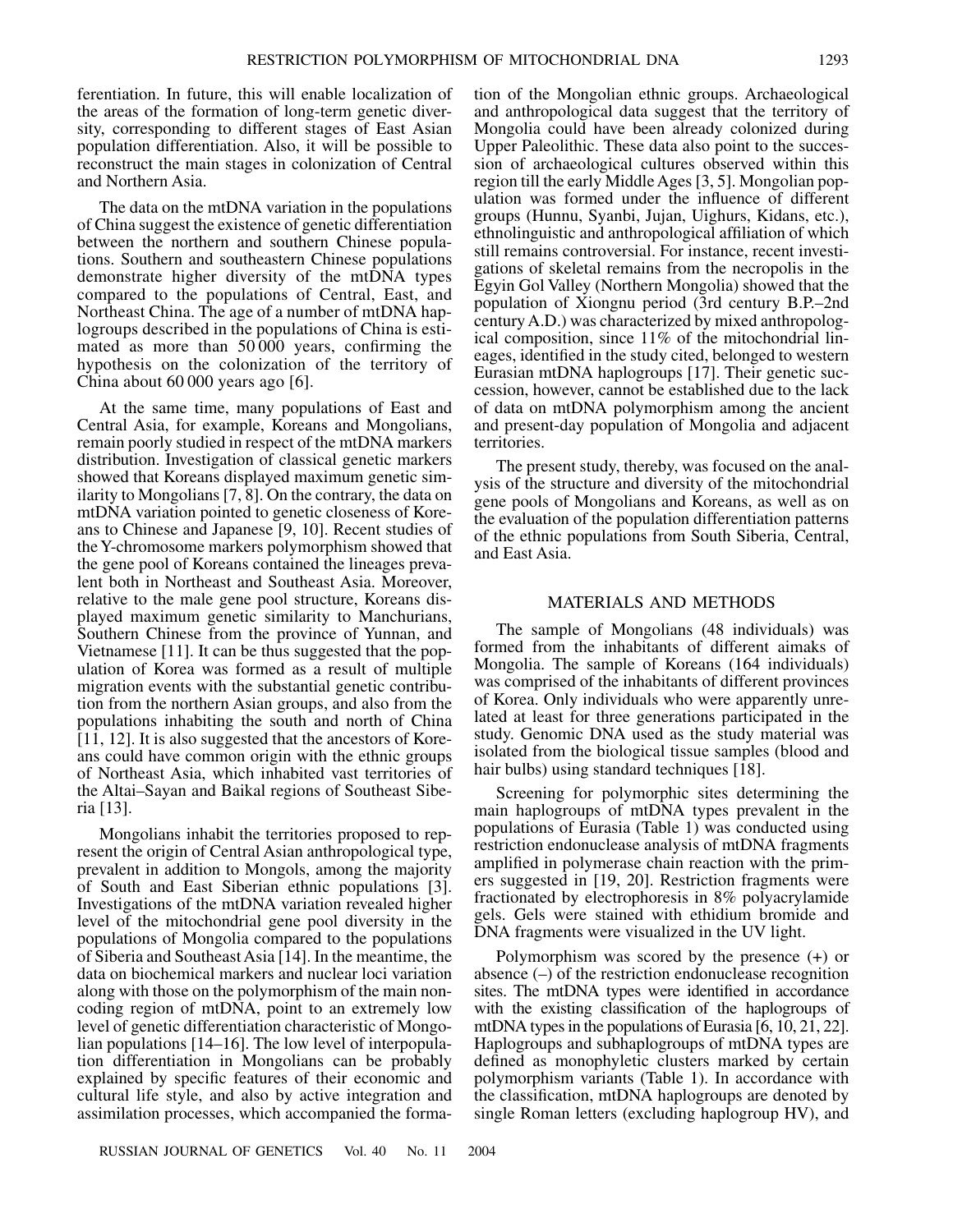#### DERENKO *et al*.

|  | Table 1. Polymorphic restriction variants determining haplogroups of mtDNA types in the populations of Eurasia |  |  |  |  |
|--|----------------------------------------------------------------------------------------------------------------|--|--|--|--|
|  |                                                                                                                |  |  |  |  |

| MtDNA haplogroup          | Key restriction variants                                                   |
|---------------------------|----------------------------------------------------------------------------|
| $M^*$                     | -12704 MboII; +10394 DdeI; +10397 AluI                                     |
| $\mathbf C$               | -12704 MboII; +10394 DdeI; +10397 AluI; -13259 HincII/+13262 AluI          |
| $D^*$                     | -12704 MboII; +10394 DdeI; +10397 AluI; -5176 AluI                         |
| D <sub>4</sub>            | -12704 MboII; +10394 DdeI; +10397 AluI; -5176 AluI; -3010 FnuDII           |
| D <sub>5</sub>            | -12704 MboII; -10394 DdeI; -10397 AluI; -5176 AluI                         |
| E                         | -12704 MboII; +10394 DdeI; +10397 AluI; -7598 HhaI                         |
| $G^*$                     | -12704 MboII; +10394 DdeI; +10397 AluI; +4830 HaeII/+4831 HhaI             |
| G2                        | -12704 MboII; +10394 DdeI; +10397 AluI; +4830 HaeII/+4831 HhaI; -7598 HhaI |
| M7                        | -12704 MboII; +10394 DdeI; +10397 AluI; +9820 HinfI                        |
| M8a                       | -12704 MboII; +10394 DdeI; +10397 AluI; -16298 MseI; +14465 AccI           |
| M10                       | -12704 MboII; +10394 DdeI; +10397 AluI; +10646 RsaI                        |
| $\ensuremath{\mathbf{Z}}$ | -12704 MboII; +10394 DdeI; +10397 AluI; -16298 MseI                        |
| $\mathbf{A}$              | $-12704$ MboII; +663 HaeIII                                                |
| Y                         | -12704 MboII; +10394 DdeI; +7933 MboI                                      |
| ${\rm N^*}$               | $-12704$ MboII                                                             |
| N1                        | $-12704 MboII$ ; $-12498 NlaIII$                                           |
| $\bf{I}$                  | -12704 MboII; +10394 DdeI; -12498 NlaIII; +10032 AluI; +16389 BamHI        |
| W                         | -12704 MboII; -8994 HaeIII                                                 |
| X                         | $-12704 MboII$ ; +14465 AccI                                               |
| $R^*$                     | $+12704$ $Mbo$ II                                                          |
| $\mathbf{B}^*$            | +12704 MboII; 9-bp deletion in region V                                    |
| B <sub>5</sub>            | +12704 MboII; +10394 DdeI; 9-bp deletion in region V                       |
| F1                        | +12704 MboII; -12406 Hpal/HincII                                           |
| $\mathbf{U}^*$            | +12704 MboII; +12308 HinfI                                                 |
| U <sub>4</sub>            | +12704 MboII; +12308 HinfI; +4646 RsaI                                     |
| K                         | +12704 MboII; +10394 DdeI; +12308 HinfI; -9052 HaeII                       |
| <b>HV</b>                 | +12704 MboII; -14766 MseI                                                  |
| $\mathbf V$               | +12704 MboII; -14766 MseI; +4577 NlaIII                                    |
| H                         | +12704 MboII; -14766 MseI; -7025 AluI                                      |
| $T^*$                     | $+12704 MboII$ ; $+15606 AluI$                                             |
| T1                        | +12704 MboII; +15606 AluI; -12629 AvaII                                    |
| J                         | +12704 MboII; +10394 DdeI; -13704 BstNI                                    |

Note: Haplogroups of mtDNA types are designated according to classification from [6, 10, 21, 22].

subhaplogroups within the haplogroups, by the digits added to the letter code of the group (Table 1). The mtDNA types that belong to a particular haplogroup, but yet cannot be attributed to any of the known subhaplogroups, are designated by asterisks.

Statistical significance of interpopulation differences relative to the frequencies of mtDNA haplogroups were evaluated using an exact test of population differentiation [23]. The indices of mtDNA population diversity, as well as *F*-statistics values were calculated using ARLEQUIN 2.000 software package [24]. Correlation between the genetic, geographical, and linguistic distances was evaluated using Mantel's test (100 permutations). Geographical distances were calculated using Great Circle Distance program (http://www.mercury.demon.co.uk/dist/dodist.html) through the comparison of geographical coordinates. The matrix of interpopulation linguistic distances was constructed in accordance with the methods suggested in [25].

For comparative analysis, the data on the frequencies of mtDNA haplogroups in Southern Altaians (Altai-Kizhi), Khakassians, Buryats, Sojots, Todjins, Tuvinians, Tofalars, and Western Evenks, reported by us earlier [26, 27], as well as the data for Hun Chinese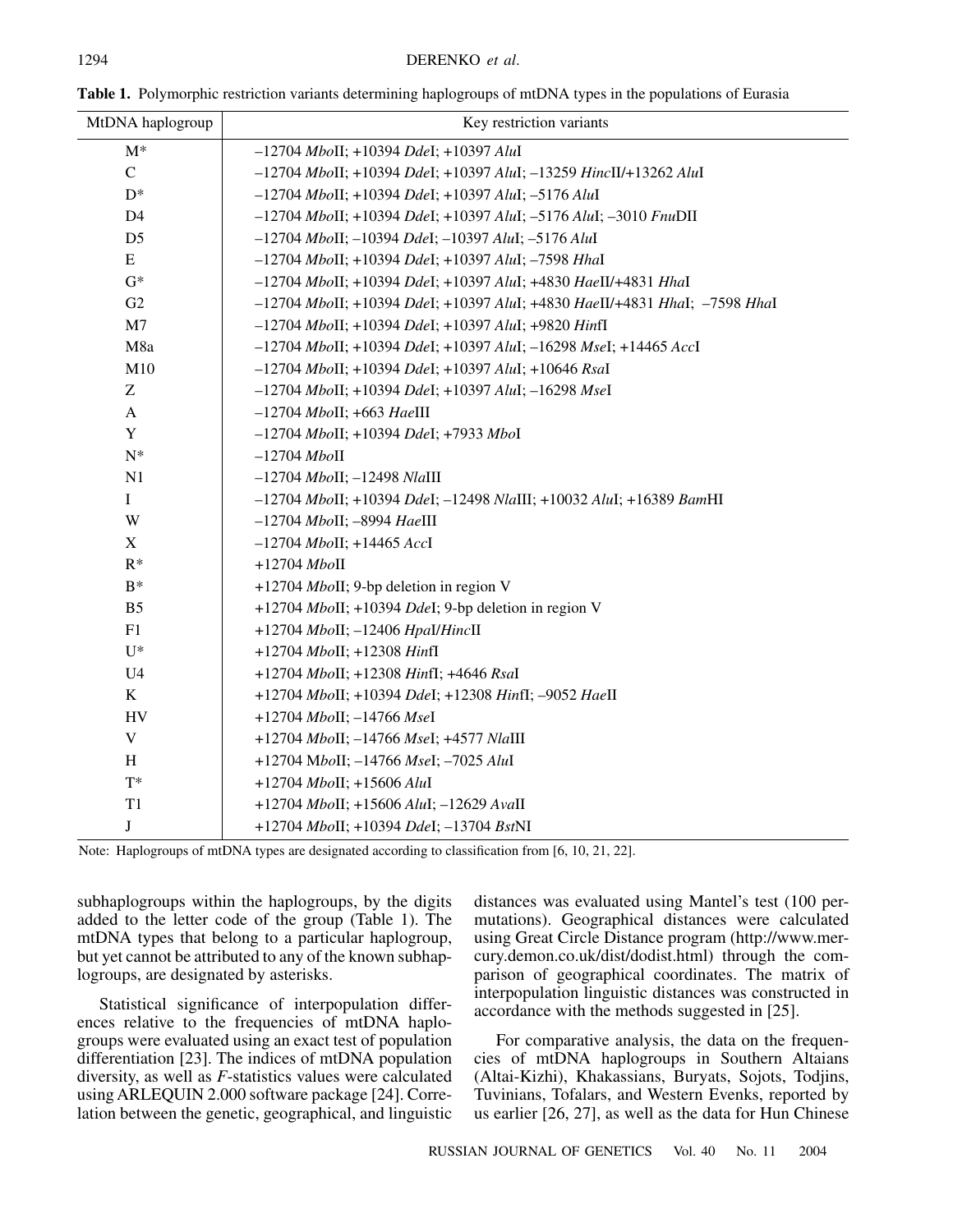from northern (Shandong, Liaoning, and Xinjiang [6]) and southern (Yunnan, Hubei, and Guangdong (the cities of Guangzhou [10] and Zhanjiang [6]) provinces of China were used. The matrix of pairwise  $F_{ST}$  distances was used for the presentation of phylogenetic relationships between the populations by means of multivariate scaling methods realized in STATISTICA 5.0 (StatSoft, Inc. Tulsa, OK, United States) software package.

### RESULTS AND DISCUSSION

The present study continues description of the mitochondrial gene pool structures in ethnic populations of Northern Asia. Earlier, based on the hypervariable segment 1 (HVS1) sequence variation data and/or restriction analysis of the mtDNA coding sequences, a comprehensive characterization of the mitochondrial gene pools of ten ethnic population groups from South and East Siberia, including Southern Altaians (Altai-Kizhi), Khakassians, Tuvinians, Todjins, Tofalars, Buryats, Sojots, Western Evenks, Shorians, and Yakuts, was carried out [26, 27]. The total size of the sample examined was 663 individuals. In the present study, using highresolution restriction analysis of mtDNA, which included screening of 32 polymorphic sites, determining 32 haplogroups and subhaplogroups of mtDNA, prevalent in the populations of Eurasia (Table 1), mitochondrial genomes of 212 individuals representing two ethnic groups of Central Asia (Mongolians) and East Asia (Koreans) were characterized.

The data on the prevalence of mtDNA haplogroups and subhaplogroups among Koreans and Mongolians are demonstrated in Table 2. As shown in the table, the populations examined were characterized by similar composition of mtDNA haplogroups, which was also typical of the other Mongoloid populations of Asia [6, 10, 26, 27, 29]. More than the half of mtDNA lineages in each of the populations (58.5% in Koreans and 54.2% in Mongolians) belonged to different haplogroups of Asian macrohaplogroup M, which included haplogroups C, D, E, G, M7, M8, M9, M10,  $M^*$ , and Z. It should be noted in this respect that in Koreans, high frequency (34.76%) of mtDNA lineages belonging to haplogroup D along with the absence of the lineages belonging to haplogroup C was observed. At the same time, the gene pool of Mongolians was characterized by relatively high frequencies of haplogroups C and D (16.67 and 10.42%, respectively). Note that in Mongolians only D4 mtDNA types were identified, while in Koreans haplogroup D also included mtDNA variants of subhaplogroup D5, which was mostly distributed among the populations of China (with the frequencies ranging from 4.8 to 10%), and with the low frequencies (1.8–2.2%) in the populations of South Siberia [6, 27]. Single mtDNA variants belonging to haplogroup Z, mostly prevalent in Northeast Asia, were detected only in the Mongolian sample. Both samples were characterized by low frequencies (1 to 2%) of mtDNA types from haplogroup M10, which was earlier detected in

|            | Table 2. Prevalence of mtDNA haplogroups in Koreans and |  |
|------------|---------------------------------------------------------|--|
| Mongolians |                                                         |  |

| <b>MtDNA</b>   | Koreans ( $N = 164$ ) |                | Mongolians ( $N = 48$ ) |                |  |
|----------------|-----------------------|----------------|-------------------------|----------------|--|
| haplogroup     | $\boldsymbol{N}$      | $\%$           | N                       | $\%$           |  |
| $M^*$          | 3                     | 1.83           | 2                       | 4.17           |  |
| M <sub>7</sub> | 13                    | 7.93           | $\overline{2}$          | 4.17           |  |
| M8a            | 9                     | 5.49           | $\overline{2}$          | 4.17           |  |
| M10            | 2                     | 1.22           | 1                       | 2.08           |  |
| C              | 1                     | 0.61           | 8                       | 16.67          |  |
| D <sub>4</sub> | 46                    | 28.04          | 5                       | 10.42          |  |
| D <sub>5</sub> | 11                    | 6.71           | $\theta$                | $\theta$       |  |
| $G^*$          | 7                     | 4.27           | 1                       | 2.08           |  |
| G2             | $\overline{4}$        | 2.44           | $\overline{4}$          | 8.33           |  |
| Ζ              | $\overline{0}$        | $\theta$       | 1                       | 2.08           |  |
| $\mathsf{A}$   | 15                    | 9.15           | 6                       | 12.50          |  |
| $\mathbf Y$    | $\overline{2}$        | 1.22           | $\theta$                | $\overline{0}$ |  |
| $B^*$          | 17                    | 10.36          | 5                       | 10.42          |  |
| B <sub>5</sub> | 17                    | 10.36          | $\overline{2}$          | 4.17           |  |
| F1             | 8                     | 4.88           | 3                       | 6.25           |  |
| $N^*$          | 9                     | 5.49           | 1                       | 2.08           |  |
| N1             | $\theta$              | $\theta$       | 1                       | 2.08           |  |
| U <sub>4</sub> | $\overline{0}$        | 0              | 3                       | 6.25           |  |
| K              | $\overline{0}$        | $\overline{0}$ | $\mathbf{1}$            | 2.08           |  |
| $h \pm$ s.e.   | $0.873 \pm 0.015$     |                | $0.930 \pm 0.016$       |                |  |

the populations of China with similarly low frequencies (1.3 to 5.9%) [6]. Single variants of mtDNA lineages belonging to haplogroup M10 were earlier described in the gene pools of Altaians and Buryats [27].

The frequencies of haplogroup G mtDNA lineages in the gene pools of Koreans and Mongolians were 6.71 and 10.42%, respectively. Note that haplogroup G in Koreans was mostly composed of the mtDNA types belonging to haplogroup  $G^*(4.27\%)$ , while higher frequency of haplogroup G2 mtDNA variants was observed in Mongolians (8.33%). Earlier, it was demonstrated that subhaplogroup G2 was mostly prevalent in Central Asia (8.8% as reported in [10]), while it was practically absent in China and Southeast Asia. In South Siberia, maximum frequencies of mtDNA types from haplogroup G2 were observed in Mongolianspeaking Buryats and also in genetically close to them Sojots (14.3 and 6.7%, respectively) [27]. Thus, the origin and distribution of mitochondrial subhaplogroup G2 could be associated with the Mongolian-speaking populations of Central Asia.

MtDNA lineages belonging to East Asian haplogroup M7 were present in the gene pools of Koreans and Mongolians with the frequencies of 7.93 and 4.17%, respectively. Earlier, it was shown that haplogroup M7 prevailed in China, Vietnam, the Korean Pen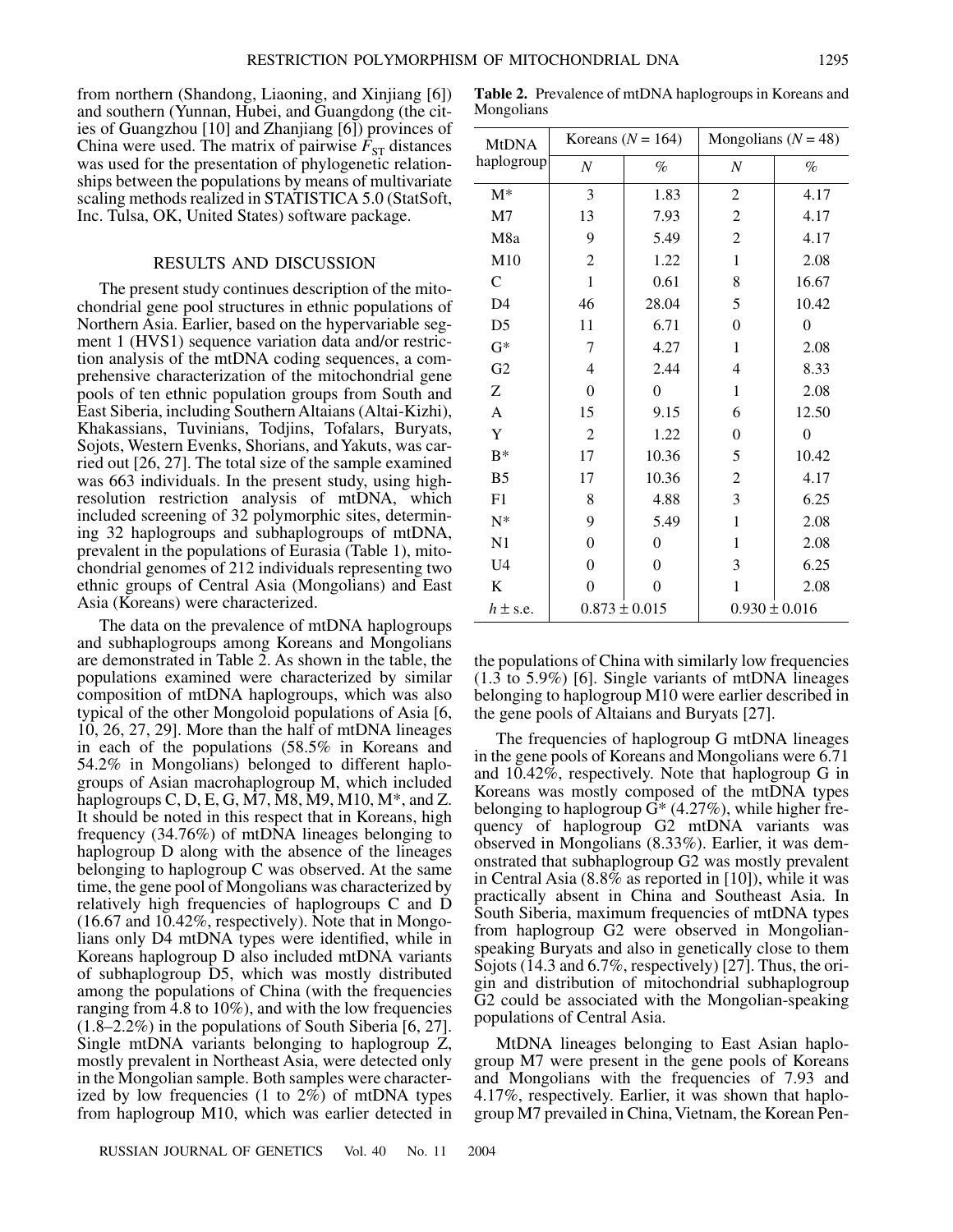insula, and in the islands of Southeast Asia, while it was absent in Northeast and Central Asia [10]. The coalescence time for different subhaplogroups of haplogroup M7 is estimated as ranging between 6000 and 18 000 years, which corresponds to the time of the settlement process in the area around the southern coast of Japanese Sea after the Last Glacial Maximum and before the onset of the Jomon culture [10].

In Korean and Mongolian samples the frequency of mtDNA lineages belonging to three other haplogroups (A, B, and F) of macrohaplogroup R and distributed predominantly among Mongoloid populations, constituted 34.8 and 33.3%, respectively. Relatively high frequencies of haplogroup A, observed in Koreans (9.15%) and Mongolians (12.5%) bring these populations close to the populations of China, where the frequencies of mtDNA variants belonging to this haplogroup vary from 4.7 to 16.7% [6]. Haplogroup A was found in the populations of South Siberia with the averaged frequency of 2.7%, and reaching its maximum values in Sojots (10%) [27].

The gene pools of both, Koreans and Mongolians, were characterized by high prevalence of mtDNA types belonging to haplogroup B, distinguished by the presence of the 9-bp deletion in the mtDNA region V. The frequency of B lineages in Koreans was 20.7%, and 14.6% in Mongolians. Note that high frequencies of haplogroup B, varying in the range from 12 to 30.4%, were found in all samples of Northern and Southern Chinese examined [6]. The frequency of mtDNA B types in the Mongolian sample examined earlier was 9.7% [14]. In the populations of South Siberia the frequencies of haplogroup B did not exceed the maximum value of 7.8% observed in Tuvinians [26]. Haplogroup B in the populations studied was represented by two subhaplogroups,  $B^*$  and B5. In addition to the 9-bp deletion in the region V, subhaplogroup B5 is characterized by the presence of the +10 394 *Dde*I variant. In the gene pool of Koreans, both subgroups were represented with equal frequencies (10.37%), while in Mongolians, mtDNA variants belonging to subhaplogroup B\* prevailed (10.42%). Predominant distribution of subhaplogroup B\*, represented by the B4, B4a, and B4b variants, was observed earlier in the populations of Northern and Southern Chinese. The exclusion is the Chinese population from the province Xinjiang, in the gene pool of which the frequency of the mtDNA B5 lineages exceeds the frequency of the  $B^*$  lineages (6.4 versus  $2.1\%$ ) [6].

Note that B\* mtDNA types are nearly equally frequent both in the south and east of Siberia, while the presence of subhaplogroup B5 (with the frequency lower than 2.5%) is typical only of the gene pools of Altaians, Buryats, and Sojots [26, 27]. Earlier, it was demonstrated that mitochondrial haplogroup B represented the most ancient component of the Asian gene pools (with the evolutionary age of about 56 000 years), with the possible place of origin and diversification lying in South China and/or Southeast Asia [6]. Thus, the high frequency and the marked structure of haplogroup B in the populations of Koreans and Mongolians indicate a high diversity level and the ancient age of this gene pool component. This, in turn, favors the earlier suggestion on the existence of a mitochondrial gene pool diversity-forming center of Mongoloid populations from Northern Asia on the territories of Mongolia, Korea, and China [28].

Mitochondrial haplogroup F1, represented in the populations of Siberia, Central, East, and Southeast Asia by subhaplogroups F1a, F1b, and F1c occurred detected in the gene pools of the Korean and Mongolian populations at frequencies of 4.88 and 6.25%, respectively. Earlier, it was demonstrated that F1a lineages prevailed in the populations of Southeast Asia, while F1b mtDNA types were more frequently observed among the populations of Central and East Asia [10]. In Chinese, the frequency of F1 variants increased southward, from the minimum values (4%) in the province of Liaoning to the maximum values (16.3 and 20.2%, respectively) in the populations of Yunnan and Guangdong (Guangzhou) [6]. In the populations of South Siberia, F1 mtDNA lineages had high frequencies (22 and 43%, respectively) in the gene pools of Khakassians and Shorians, while in Altaians their frequency slightly exceeded 8% [26, 27, 29].

In the present study, Caucasoid mtDNA lineages belonging to haplogroups U and N1 were detected only in Mongolians. The frequency of U4 mtDNA variants in the gene pool of Mongolians was 6.25%. These variants were earlier observed among the populations of Altai–Sayan Region, Altaians and Khakassians, with the frequencies of 5.5 and 9.4%, respectively [27]. In addition, a single mtDNA variant belonging to haplogroup K was detected in Mongolians. This haplogroup was earlier found in some Siberian populations, Shorians, Western Evenks, and Altai-Kizhi, with the frequencies of 2.4, 2.5, and 6.5%, respectively [26, 29]. Haplogroup N1, detected in Mongolians with the frequency of 2.08%, was earlier found only in Altaians with similar frequency of 2.7% [26]. In general, it should be noted that Caucasoid component of the Altai–Sayan gene pools displays substantial diversity, since it is represented by mtDNA lineages belonging to haplogroups and subhaplogroups H, U2, U3, U4, U5a, U5b, K, J, T\*, T1, I, X, R\*, N1a, and HV\* [26]. Caucasoid lineages belonging to haplogroups H, V, J, T\*, T1, U2, U4, U5a, and U7 are also characteristic of the gene pools of Northwest Siberian populations, Mansi, Nganasans, and Kets [30, 31]. It should be noted, that excluding some common mtDNA types (belonging to haplogroups U4, U5a, K, and H), Caucasoid components of the Altai–Sayan and West Siberian gene pools are substantially different, probably, due to more pronounced influence on the latter from the side of East European populations. Thus, high frequencies and diversity of Caucasoid mtDNA lineages in South Siberian gene pools support the hypothesis (based on paleontological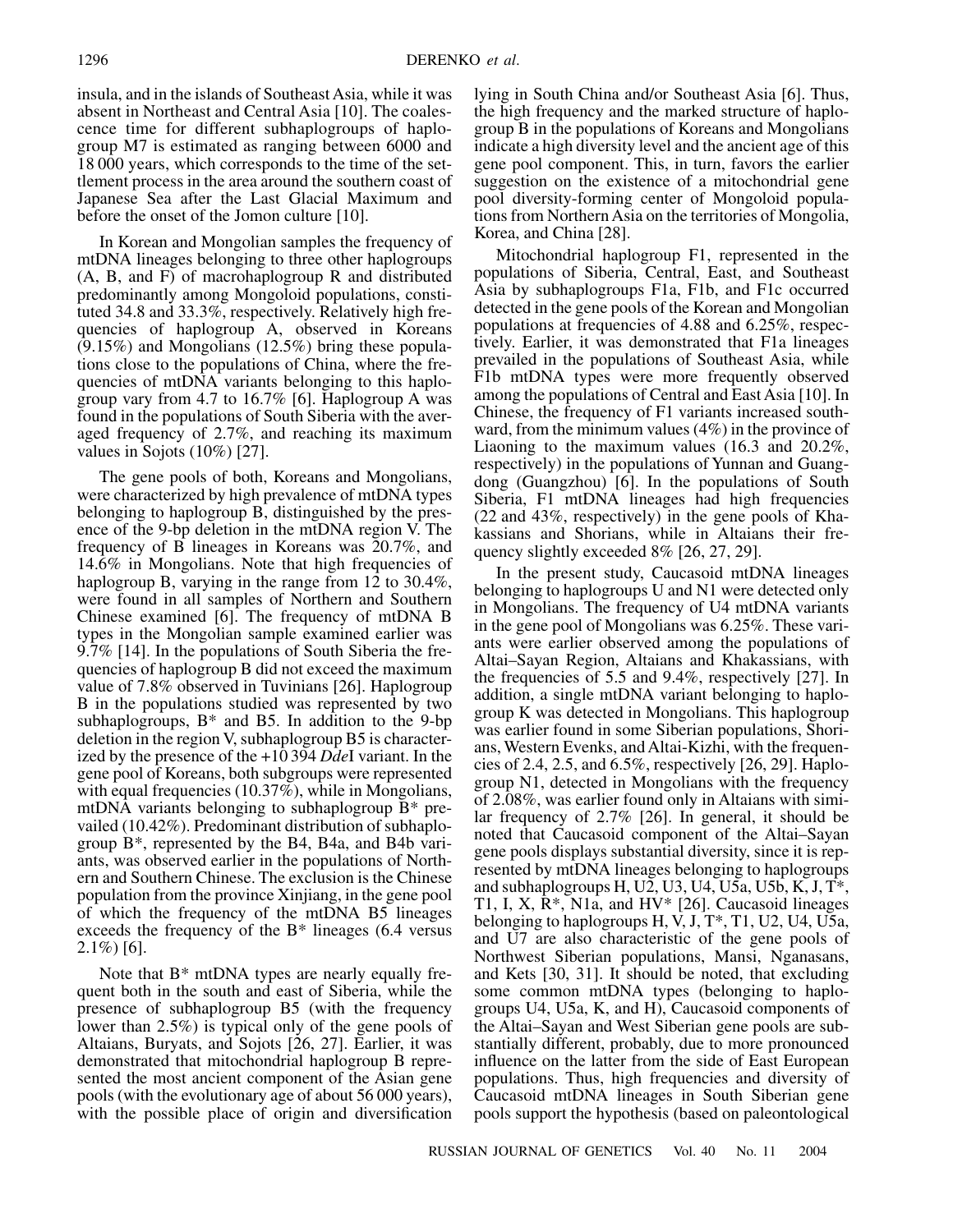

Multivariate scaling of  $F_{ST}$ -distances between the populations of South Siberia, Central, and East Asia. The samples of Southern Chinese from Guangzhou and Zhanjiang, province Guangdong are designated as "Guangdong-1" and "Guangdong-2", respectively.

data) on the early (during the Neolithic, Bronze Age, and the early Iron Age) penetration of Caucasoids into South Siberia [2, 3]. In turn, the presence of Caucasoid U4 lineages in the Mongolian mitochondrial gene pool enables suggestion that Caucasoids have also penetrated into Mongolia.

Paleoanthropological findings of Pre-Scythian time from the things-free burial sites in western Mongolia, and also the findings of later periods, which are characterized by Caucasoid and/or mixed characters enabled substantial expansion of the Caucasoid race area, including in it not only the Caucasus, Central Asia, and South Siberian steppe, but also West Mongolia [3]. For these reasons, taking into consideration the absence of Caucasoid mtDNA lineages in the gene pools of Northern and Southern Chinese examined so far [6, 10], along with the absence of these lineages in Koreans and Japanese [9], it can be considered that the territory of Mongolia represents the eastern border of the maternal Caucasoid lineages distribution in East Eurasia.

Mitochondrial gene pools of the populations examined were characterized by similar diversity values, the *h* values for Koreans and Mongolians constituted 0.873 and 0.930, respectively. These mtDNA diversity values are within the range of *h* values (0.603 to 0.930) observed in the populations of South Siberia, and Central and East Asia. Moreover, Mongolians, similarly to Liaoning  $(h = 0.929)$  and Hubei  $(h = 0.925)$  Chinese, and also Altai-Kizhi  $(h = 0.924)$  were characterized by the maximum diversity values among the populations examined so far.

Comparative analysis of the mtDNA haplogroup and subhaplogroup frequency distribution patterns in Koreans, Mongolians, Northern and Southern Chinese,

RUSSIAN JOURNAL OF GENETICS Vol. 40 No. 11 2004

and in the ethnic groups of South Siberia revealed high level of interpopulation differentiation ( $F_{ST} = 8.05\%$ ; *P* < 0.001). Moreover, despite the fact that in the populations examined similar sets of mtDNA haplogroups were observed, statistically significant differences (*P* < 0.05) were observed between almost all population pairs compared. For instance, Koreans were statistically significantly different from Mongolians, and also from all South Siberian and Chinese populations, excluding the sample of Northern Chinese from Liaoning. Mongolians were statistically significantly different from almost all other populations used in comparative analysis, excluding Southern Chinese from Hubei and Northern Chinese from Liaoning. In turn, Southern and Northern Chinese were statistically significantly different from each other. The exclusion was two samples from the northern provinces of Xinjiang and Liaoning, which displayed no genetic differences from each other, and also from Northern Chinese from Shandong, as well as from Southern Chinese from Yunnan and Hubei. Taken together, the data obtained indicate that Central and East Asian populations are characterized by the high levels of genetic diversity along with substantial gene pool differentiation. High degree of interpopulation differentiation is also typical of the indigenous populations of Siberia [27].

The data on mtDNA haplogroup and subhaplogroup frequency distribution in 17 populations of South Siberia, Central and East Asia, including Korean and Mongolian populations examined in the present study, were used for the investigation of the evolutionary relationships between the ethnic groups of these regions. The data on multivariate scaling of the pairwise  $F_{ST}$ -distance matrix are presented in the figure. As can be seen,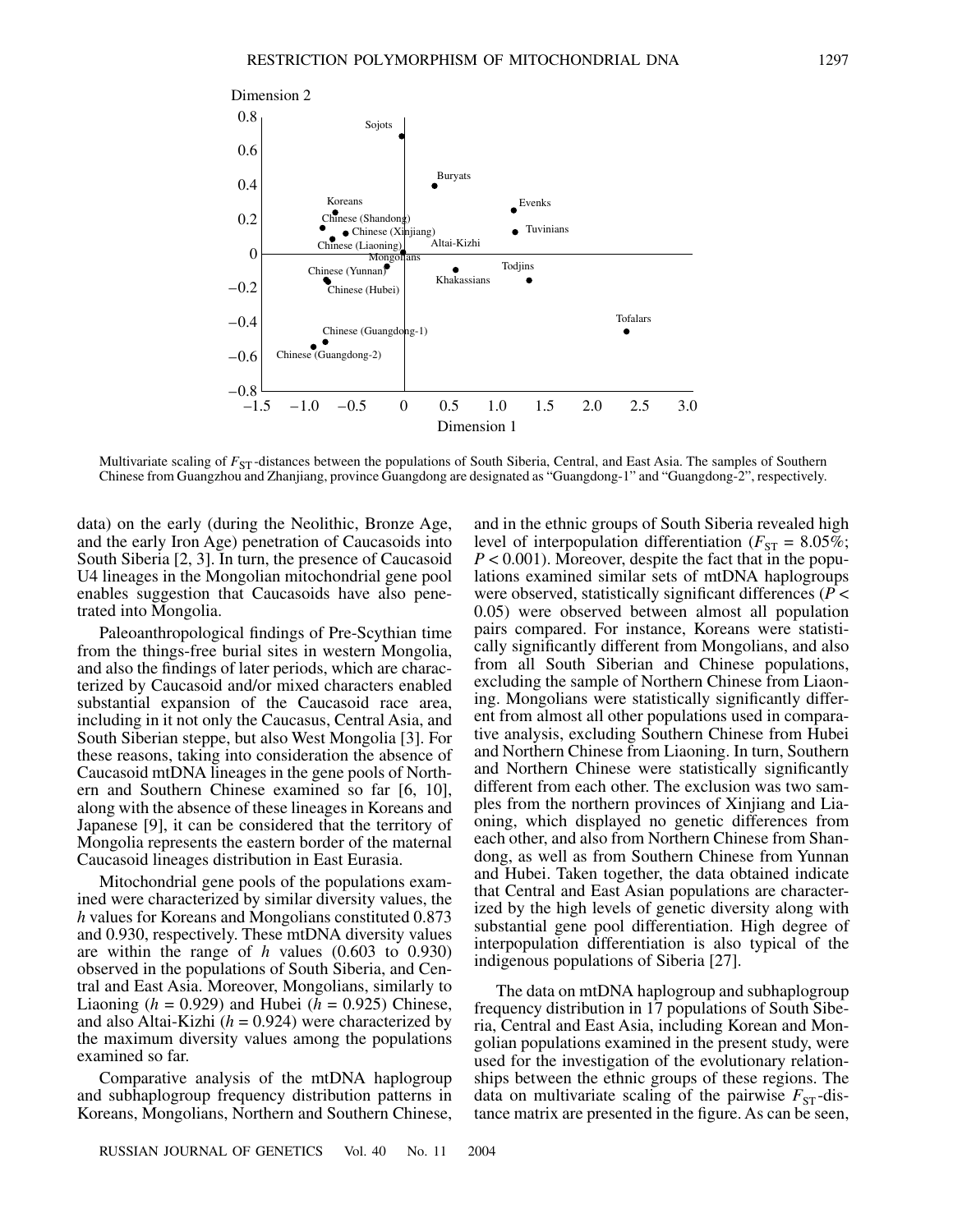central position in the space of two dimensions is occupied by Mongolians and Altai-Kizhi, who are characterized by maximum genetic diversity values. Tofalars and Sojots, demonstrating minimum levels of mtDNA gene pool diversity among the populations compared occupy the marginal position on the map. The position of South Siberian populations reveals no distinct clusters, while in general, in the first dimension they relatively clearly differentiate form the Central and East Asian ethnic groups. The second dimension, in turn, clearly differentiates Northern and Southern Chinese populations. The Korean sample tested forms a separate cluster together with Chinese from northern provinces of Shandong, Xinjiang, and Liaoning. Southern Chinese populations form two distinct clusters, one of which includes Shandong, Xinjiang, and Liaoning samples, while another one contains two samples from the southernmost province of Guangdong. In general, the population distribution follows a geographical, rather than linguistic or anthropological, pattern. Because of this, it seems reasonable to carry out further investigations of the relationships between the genetic diversity and geographical and linguistic characteristics of the populations in the region examined.

As follows from molecular variance analysis (AMOVA) of mtDNA haplogroups characterizing the gene pools of the populations examined, the main role in the observed differentiation of South Siberian, Central and East Asian populations was played by geographical and linguistic factors. Combination of the populations into regional groups showed that the proportion of intergroup variation was remarkably higher compared to interpopulation differences within the groups (6.72 versus 2.76%). Clustering of the populations according to linguistic principle showed that the proportion of the observed intergroup differences was also higher compared to the values of the interpopulation differences within the groups (6.12 versus 4% for linguistic families, and 4.89 versus 4.06% for the groups within linguistic families). Analysis of the correlation between genetic distance matrices  $(F_{ST}$ -distances) and the matrices of geographical and linguistic distances by use of Mantel's test pointed to the existence of statistically significant correlation between the genetic and geographical distances ( $r = 0.429$ ;  $P < 0.001$ ). The partial coefficient of correlation between the genetic and geographical distances (with constant linguistic differences) was also statistically significant, but at lower significance level  $(r = 0.241; P = 0.02)$ . There was also statistically significant correlation between the genetic and linguistic distances ( $r = 0.387$ ;  $P = 0.003$ ). However, statistically significant correlation between genetic and linguistic data is not revealed in case of geographical distance constancy  $(r = 0.138; P = 0.087)$ , thereby indicating the determining role of the geographical factors in the development of genetic diversity of the indigenous populations of this region of Asia.

In conclusion, the approach applied in this study provided detailed characterization of the mtDNA gene pool structures in Koreans and Mongolians, and also enabled determination of their phylogenetic position among South Siberian, Central, and East Asian ethnic groups. It was demonstrated that mitochondrial gene pool of Koreans was represented exclusively by East Asian mtDNA lineages. At the same time, the gene pool of Mongolians displayed the presence of Caucasoid mtDNA lineages with the frequency of 10.4%, favoring the hypothesis on early penetration of Caucasoids into the territory of Central Asia. Comprehensive phylogeographic sequence analysis of mitochondrial lineages revealed among the populations of Central and East Asia will provide future determination of the origins of all gene pool components along with the adequate description of the genetic processes in the populations studied, as well as the identification of the factors (evolutionary, population, and historical) that had the most important influence on the formation of the populations of different regions of Northern Eurasia.

## ACKNOWLEDGMENTS

This work was supported by the Russian Foundation for Basic Research (grant no. 04-04-48746) and the Russian State Program "Research and Developments within the Priority Directions of Science and Technologies," section "Technology of the Living Systems," subsection "Biology," theme "Human, Animal, Plant, and Microbial Genome Databases."

#### REFERENCES

- 1. Alekseev, V.P., *Geograficheskie ochagi formirovaniya chelovecheskikh ras* (Geographical Foci of the Formation of Human Races), Moscow: Mysl', 1985.
- 2. Alekseev, V.P., *Istoricheskaya antropologiya i antropogenez* (Historical Anthropology and Anthropogenesis), Moscow: Nauka, 1989.
- 3. Alekseev, V.M. and Gokhman, I.I., *Antropologiya aziatskoi chasti SSSR* (Anthropology of the Asian Part of the Soviet Union), Moscow: Nauka, 1984.
- 4. Jin, L. and Su, B., Natives or Immigrants: Modern Human Origin in East Asia, *Nat. Rev. Genet.*, 2000, vol. 1, pp. 126–133.
- 5. Cavalli-Sforza, L.L., Menozzi, P., and Piazza, A., *The History and Geography of Human Genes*, Princeton, New York: Princeton Univ. Press, 1994, pp. 195–252.
- 6. Yao, Y.-G., Kong, Q.-P., Bandelt, H.-J., *et al.*, Phylogeographic Differentiation of Mitochondrial DNA in Han Chinese, *Am. J. Hum. Genet.*, 2002, vol. 70, pp. 635– 651.
- 7. Saha, N. and Tay, J.S.H., Origin of Koreans: A Population Genetic Study, *Am. J. Phys. Anthropol.*, 1992, vol. 88, pp. 27–36.
- 8. Hong, S.S., Suh, J.A., Chae, J.J., *et al.*, Frequency Distribution of Alleles at D1S80 and Apo-B 3'-VNTR Loci in Korean Population, *Mol. Cell*, 1993, vol. 3, pp. 457– 463.